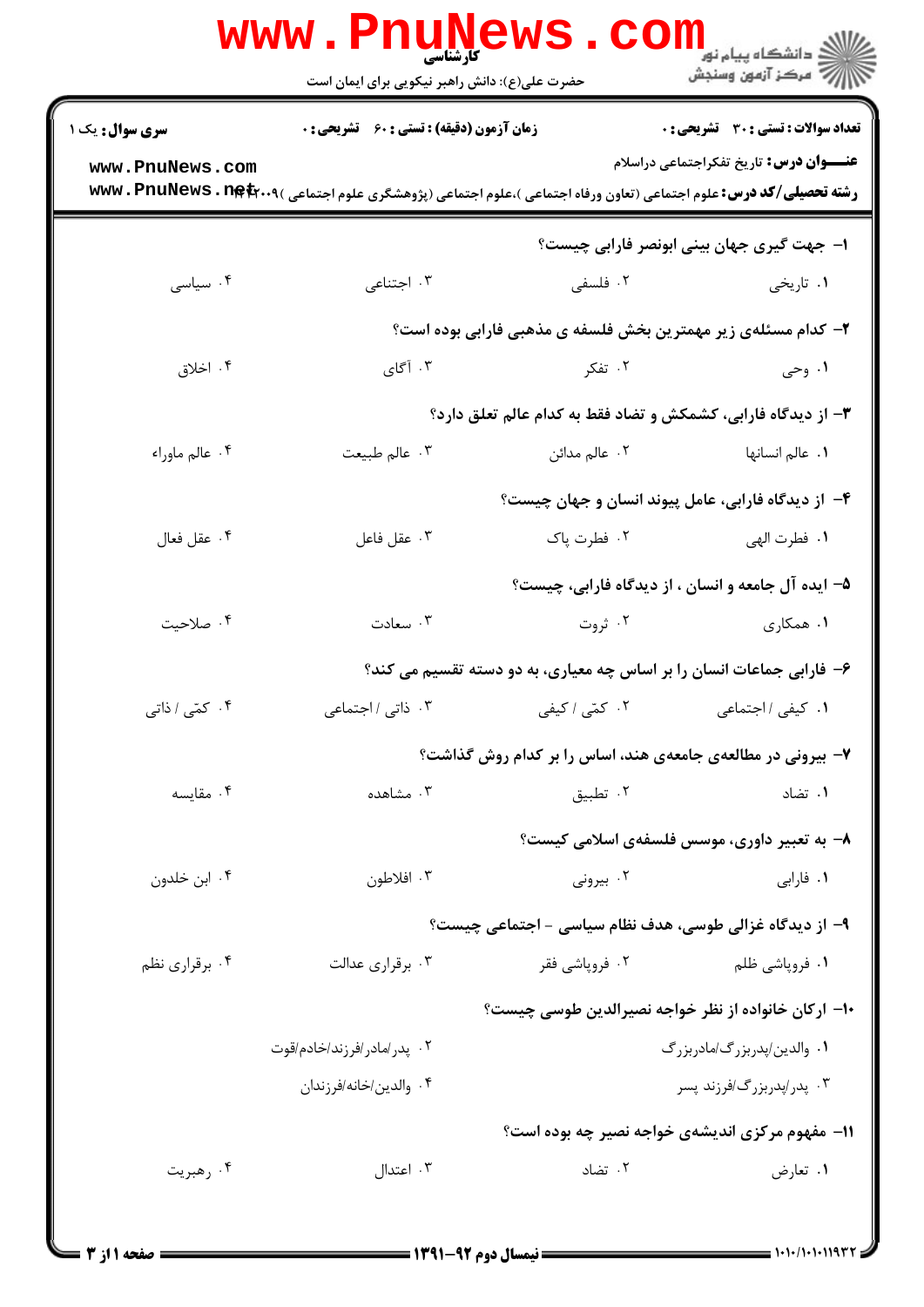|                                           | <b>www.PnuNews</b><br><b>کارشناسی</b><br>حضرت علی(ع): دانش راهبر نیکویی برای ایمان است                                                                                                 |                                                                        | ر دانشگاه پيام نور <mark>−</mark><br>ار∕* مرکز آزمون وسنجش                              |
|-------------------------------------------|----------------------------------------------------------------------------------------------------------------------------------------------------------------------------------------|------------------------------------------------------------------------|-----------------------------------------------------------------------------------------|
| <b>سری سوال : ۱ یک</b><br>www.PnuNews.com | <b>زمان آزمون (دقیقه) : تستی : 60 ٪ تشریحی : 0</b><br><b>رشته تحصیلی/کد درس:</b> علوم اجتماعی (تعاون ورفاه اجتماعی )،علوم اجتماعی (پژوهشگری علوم اجتماعی ) <b>\wwv . PnuNews . net</b> |                                                                        | تعداد سوالات : تستي : 30 ٪ تشريحي : 0<br><b>عنـــوان درس:</b> تاریخ تفکراجتماعی دراسلام |
|                                           |                                                                                                                                                                                        | <b>۱۲</b> - فارابی، نبوت را از طریق کدام علم تفسیر وتبیین می کرد؟      |                                                                                         |
| ۰۴ روان شناسي                             | ۰۳ اخلاق                                                                                                                                                                               | ۰۲ فلسفه                                                               | ۰۱ جامعه شناسی                                                                          |
|                                           |                                                                                                                                                                                        |                                                                        | ۱۳- کدام مورد زیر، علم مورد نظر ابن خلدون بوده است؟                                     |
| ۰۴ اقتصاد                                 | ۰۳ دولت                                                                                                                                                                                | ۰۲ عمران                                                               | ٠١ سياست                                                                                |
|                                           | ۱۴– بیرونی در کتاب تحقیق ماللهند، کدام عامل را تعیین کننده نظام اجتماعی و تأیید کنندهی نظام کاستی می داند؟                                                                             |                                                                        |                                                                                         |
| ۰۴ دین                                    | ۰۳ فرهنگ                                                                                                                                                                               | ۰۲ اقتصاد                                                              | ۰۱ کار                                                                                  |
|                                           |                                                                                                                                                                                        | 15- نظریه اجتماعی بیرونی با کدام نظریه اجتماعی جدید مشابهت دارد؟       |                                                                                         |
| ۰۴ کنش نمادین                             | ۰۳ کارکردگرایی                                                                                                                                                                         | ۰۲ تضادگرایی                                                           | ۰۱ ساختارگرایی                                                                          |
|                                           | ۱۶- به اعتقاد ابن خلدون، هستهی اولیهی جامعهی شهری در کدام مورد زیر شکل میگیرد؟                                                                                                         |                                                                        |                                                                                         |
| ۰۴ روستان شینی                            | ۰۳ اجتماع                                                                                                                                                                              | ۰۲ خانواده                                                             | <b>۱</b> . بادیه نشینی                                                                  |
|                                           |                                                                                                                                                                                        |                                                                        | ۱۷– حیطه عمل پادشاه از نظر نظام الملک کدام است؟                                         |
| ۰۴ دولت و حکومت                           | ۰۳ دنيا و آخرت                                                                                                                                                                         | ۰۲ دنيا و دولت                                                         | ۰۱ سلطنت و حکومت                                                                        |
|                                           |                                                                                                                                                                                        |                                                                        | 18− از نظر ابن خلدون، منشأ اصليءصبيت چيست؟                                              |
| ۰۴ فطرت                                   | ۰۳ قدرت                                                                                                                                                                                | ۰۲ سلطنت                                                               | ۰۱ عدالت                                                                                |
|                                           |                                                                                                                                                                                        | ۱۹– از نظر خواجه نصیرالدین طوسی ً نیاز به عدالت نتیجه کدام عامل است؟   |                                                                                         |
| ۰۴ فقدان محبت                             | ۰۳ وجودفساد                                                                                                                                                                            | ۰۲ فقدان آزادی                                                         | ۰۱ وجودفقر                                                                              |
|                                           | ۲۰- خواجه نصیرالدین طوسی مباحث مربوط به فرد و خانواده را در سایه چه چیزی می داند؟                                                                                                      |                                                                        |                                                                                         |
| ۰۴ اقتدار مذهب                            | ۰۳ اقتدار حکومت                                                                                                                                                                        | ۰۲ اقتدار پدر                                                          | ۰۱ اقتدار اخلاقی                                                                        |
|                                           |                                                                                                                                                                                        | ۰۲۱− از نظر ابن خلدون عامل اصلی منسجم شدن بادیه نشینان با یکدیگر چیست؟ |                                                                                         |
| ۰۴ معاش                                   | ۰۳ دشمن                                                                                                                                                                                | ۰۲ عصبیت                                                               | ۰۱ فطرت                                                                                 |
|                                           |                                                                                                                                                                                        | <b>۲۲</b> – ابن خلدون ،منشأ تفاوت طبقات اجتماعی را چه چیزی می بیند؟    |                                                                                         |
| ۰۴ جاه و قدرت                             | ۰۳ آگاهی اجتماعی                                                                                                                                                                       | ۰۲ تعداد افراد                                                         | ۰۱ ثروت و مکنت                                                                          |
|                                           |                                                                                                                                                                                        |                                                                        |                                                                                         |
|                                           |                                                                                                                                                                                        |                                                                        |                                                                                         |